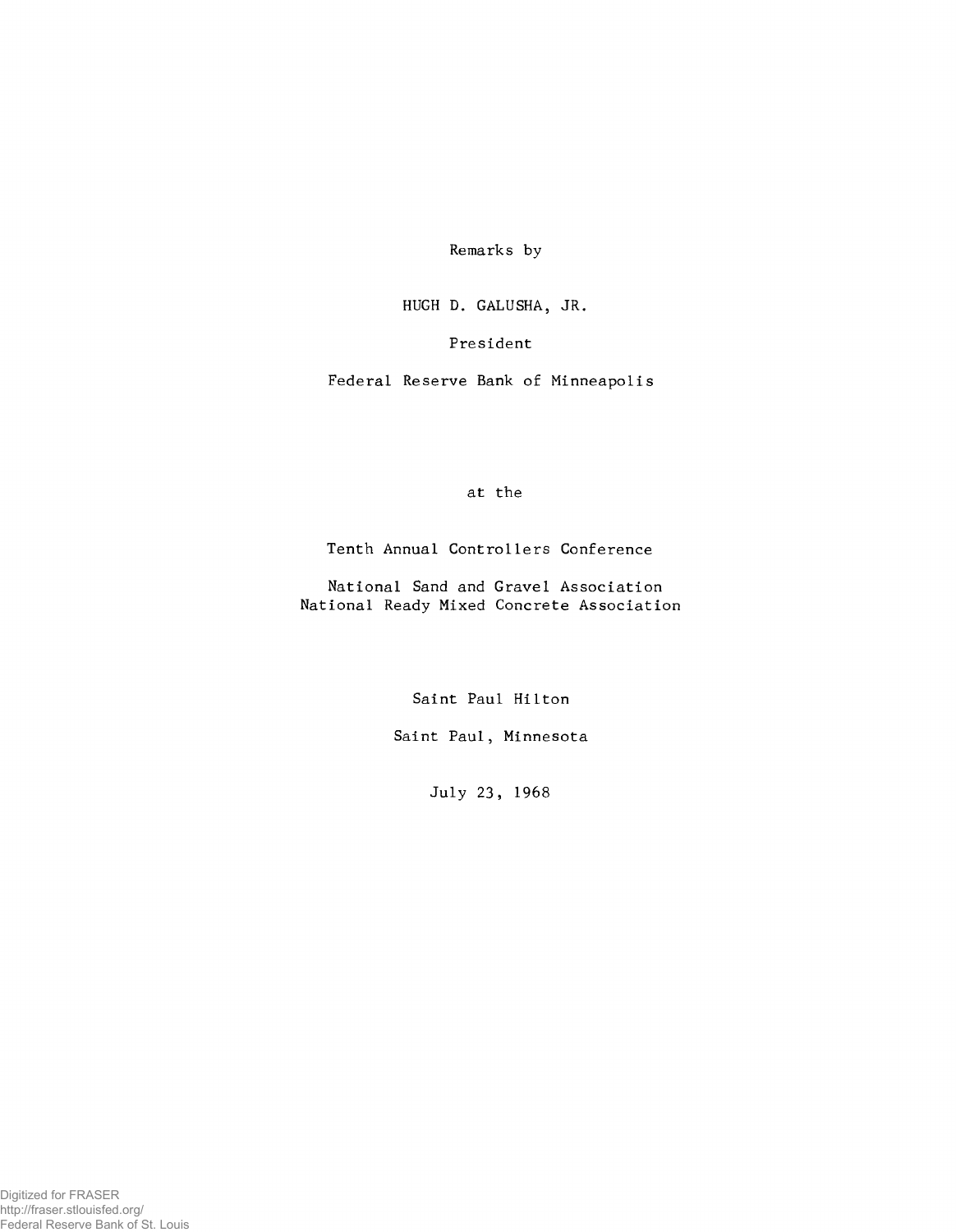As some of you may know, I came to the Federal Reserve System from a lifetime in tax practice only a relatively short time ago--in March 1965, to be exact. This is only a little more than three years ago, and yet I have moments when it seems as though I have been president of the Federal Reserve Bank of Minneapolis for an eternity. I have witnessed and helped contend with my share of crises, both domestic and international, as I am sure you will agree. But I also have moments when I think of myself as having been extraordinarily lucky. From the beginning, I have had an exciting time, both as president of the Minneapolis Bank and as a member of the Federal Open Market Committee, which in large measure shapes monetary policy. I have had a rare opportunity to learn. And at the risk of seeming immodest, I will say that I have learned two things. What exactly? The first thing is that the Internal Revenue code at its incomprehensible worst is a child's primer compared with some of the pronouncements by monetary economists on the events of the last three years. For another thing, too much should not be expected of the Federal Reserve System. It cannot be counted on single-handedly to restrain inflationary pressures, or to forestall crises of confidence in the dollar.

This last may strike you as a strange lesson for a Federal Reserve official to have learned--or, having learned it, to confess publicly that he has. It is extremely important, however, that we confer upon our public institutions--and the Federal Reserve System is that, a public institution- responsibilities no heavier than they can reasonably shoulder. So, to begin, let me explain why I believe that the System cannot be relied upon to, for example, prevent inflation by itself, or why I believe, as I do, that it must operate against the background of an appropriate fiscal policy.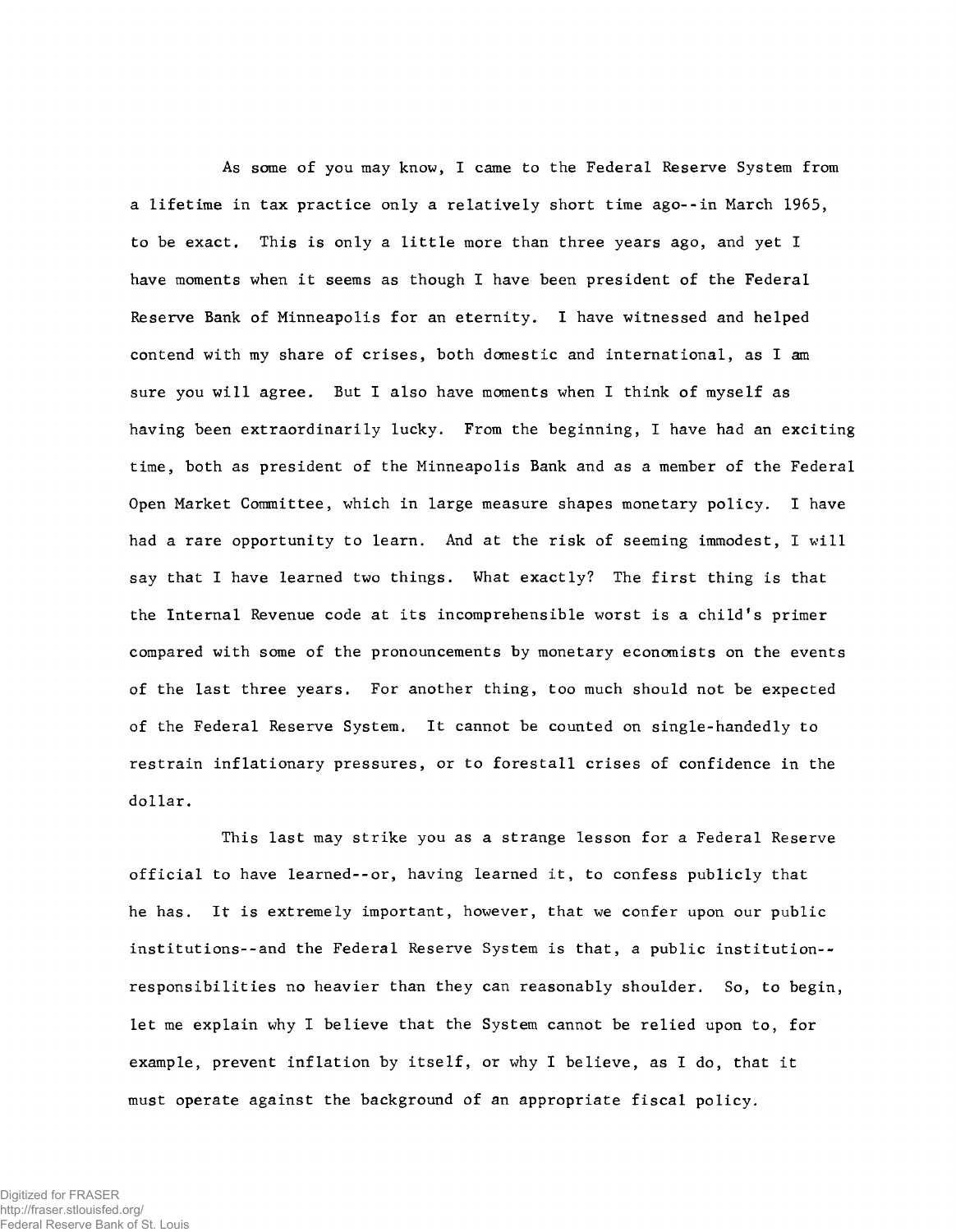As I have learned--to my sorrow, I might add--economists disagree among themselves on many things. You might say they disagree on as many things as tax attorneys, except that they express their disagreements in even more complicated language. They disagree on how effective an increase in interest rates, or the cost of borrowing, is in restraining total demand for goods and services. Some say that a change in the cost of borrowing has an effect, that when this cost increases some businessmen postpone purchases of plant and equipment, and possibly inventories as well; and that some prospective house-buyers postpone their purchases. There are others, though, who stress the availability of loanable funds. These economists say that what restrains demand for goods and services is the simple unavailability of funds. A businessman or prospective house-buyer may be quite willing to pay whatever it costs for funds, but if he cannot get the funds, possibly because no bank has them to lend at any reasonable price, he will not be able to purchase that new plant or new house.

For myself, I am inclined to side with those who stress the availability of loanable funds, or credit rationing, although I would certainly agree that any increase in borrowing costs, if appreciable, must dissuade at least a few would-be spenders from carrying out previously made plans. The point, however, is this: whether monetary restraint works through an increase in borrowing costs or an increase in credit rationing, it will be reflected in increases in rates on marketable securities, both short-term and long. It must involve an increase in rates on Treasury bills and commercial bills, and on rates on Treasury bonds and the bonds of corporations and state and local governmental units. And if total demand for the nation's output is greatly in excess of the nation's ability to produce, as lately it has been, then monetary restraint must involve sharp increases in market

 $- 2 -$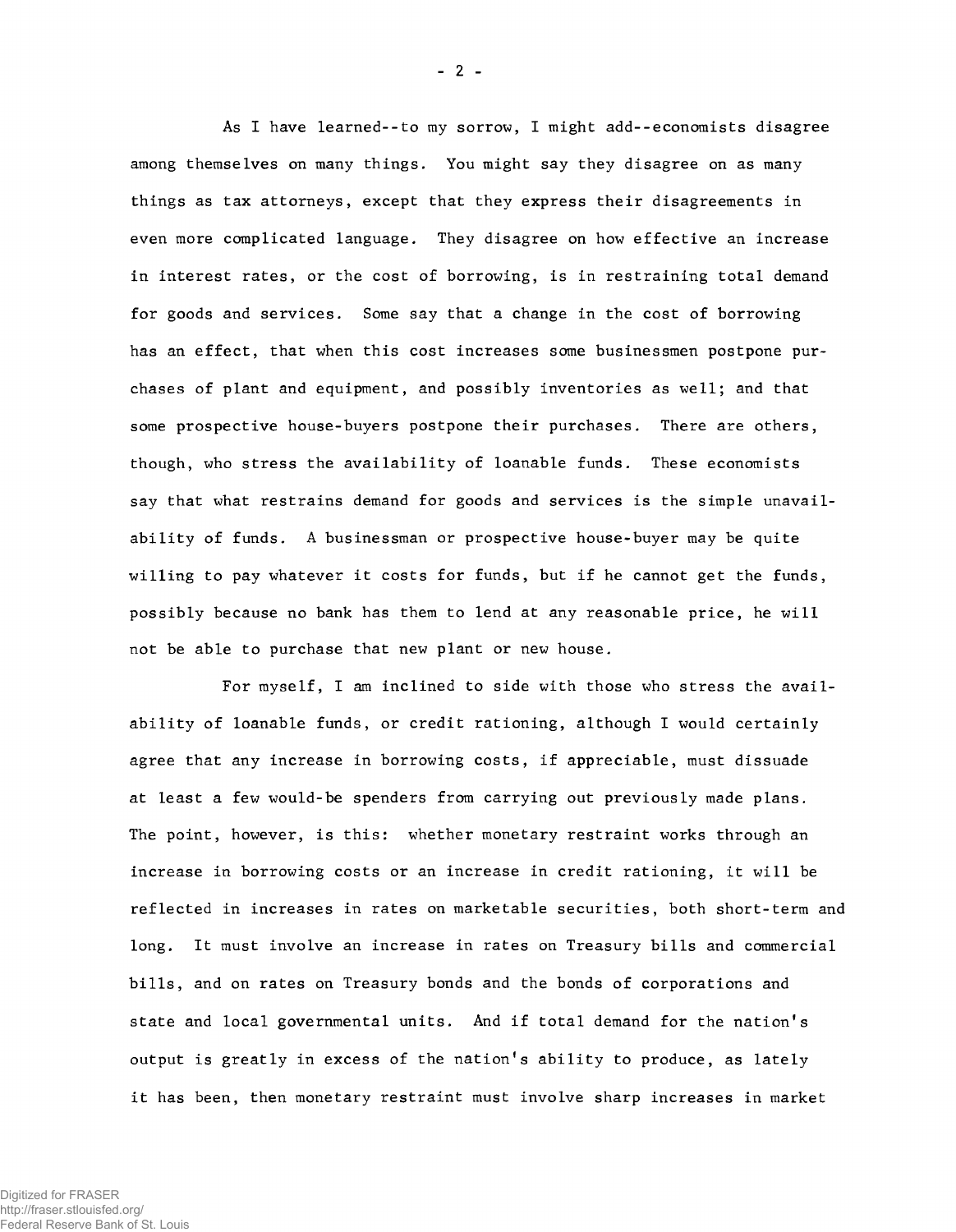interest rates. Curbing inflationary pressures by means of monetary policy involves increasing interest rates--in proportion, as it were, to the strength of the pressures.

Which brings me to the problem. Increases in market interest rates, if sufficiently rapid and sharp, can threaten the stability of the financial system, and in addition severely alter the pattern of economic activity in the nation. Let me explain. One of the remarkable advantages the U.S. enjoys is that it has a broad network of thrift institutions which channel private savings into the hands of those who want to invest, whether in new houses or new plants. These institutions offer savers highly liquid financial assets; and at the same time they offer borrowers long-term loans. To oversimplify a little, these institutions borrow at short-term and lend at longterm. Which is fine, except that when market interest rates increase, borrowing costs of these institutions increase more than do portfolio earnings. This is simply because these institutions, if they are to maintain their share and deposit accounts, must pay something like what share and deposit owners can earn on alternate investments. But these institutions cannot increase their portfolio income until their previously-made loans mature. Of course, when market interest rates decrease, borrowing costs decrease more than do portfolio earnings. And over a long enough period borrowing costs and portfolio earnings will, as it were, balance out. But this is small consolation to the thrift institution which during a period of rapidly increasing interest rates has become insolvent--or, in the vernacular, gone broke.

Over recent years we have accumulated a good bit of evidence, both casual and statistical, that savers are sensitive to interest rate differentials, and that some savers do shift their funds to take advantage

• 3 -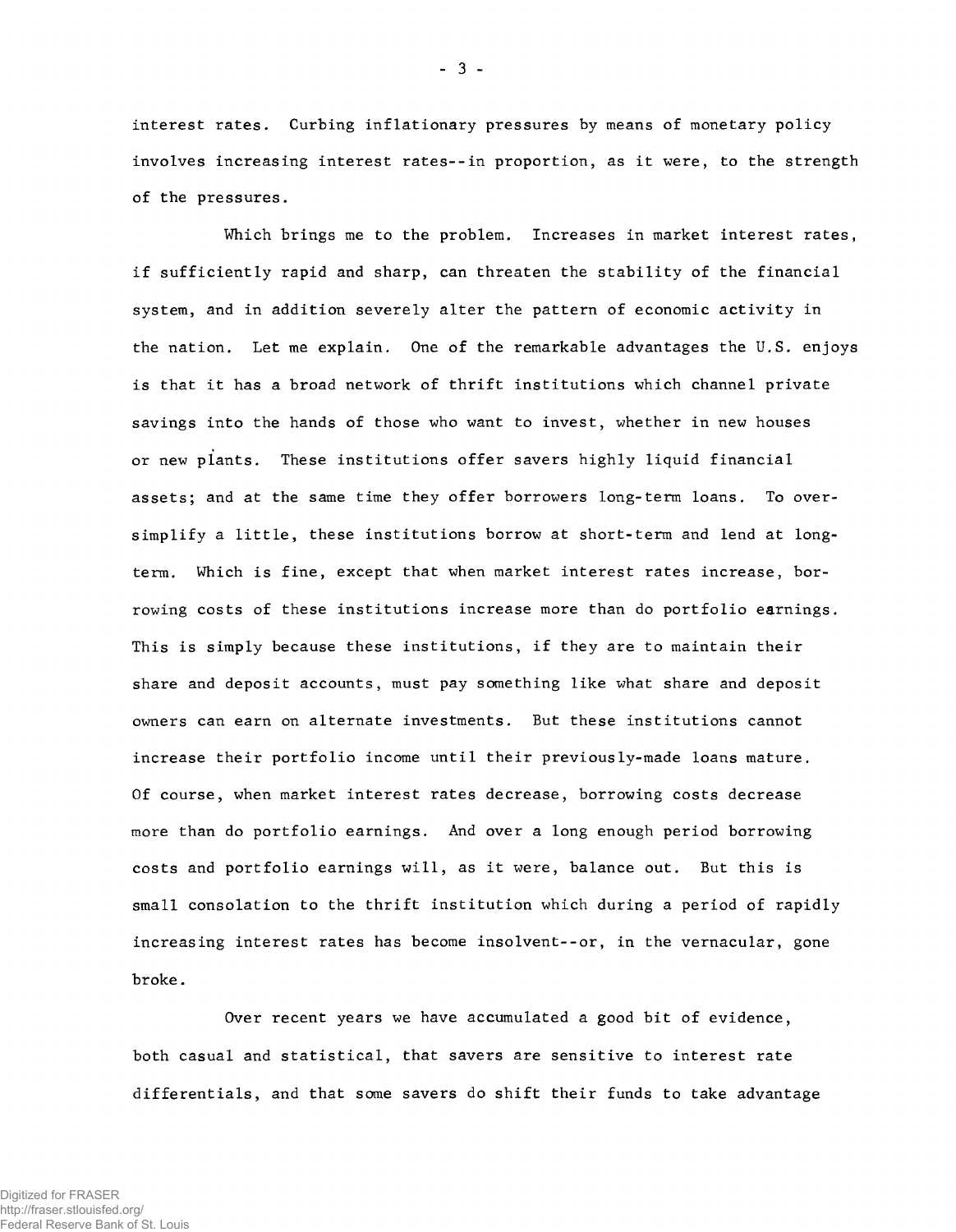of better opportunities. We have accumulated evidence that savers, small and large, will switch from deposit or share accounts into, for example, Treasury securities to gain an interest rate advantage, or from Treasury securities into deposit or share accounts if this is what the going interest rate spread dictates. It is not clear that savers are quick to switch between debt and equities, depending on what the outlook is, but it is enough that some will not hesitate to switch between, on the one hand, deposit and share accounts and, on the other hand, market securities. It is this willingness to shift which gives rise to the dilemma of thrift institutions--and, I m ight add, the Federal Reserve.

If thrift institutions do not increase the rates they pay deposit and share owners, they will lose funds, and when they have exhausted their own credit lines will be forced to liquidate assets. Even if possible, liquidation can involve considerable capital losses, and so threaten solvency. And, of course, liquidating mortgage loans is not always possible. But if rates paid deposit and share holders are increased to levels high enough to keep savers hitched, the margin starts to disappear; and the increase in costs has to be paid not out of current earnings but out of accumulated surplus. And quite obviously payments out of accumulated surplus cannot go on forever.

I have stated the dilemma posed for thrift institutions, and thereby for the monetary authority, the Federal Reserve System, starkly-too starkly perhaps. I did not mean to suggest that any increase in market interest rates, however slight, threatens the stability of the financial system. I meant to suggest only that a sudden increase in rates, to sharply higher levels, can do so. But sudden, sharp increases are what we should have in mind if we are thinking about the Federal Reserve, by itself trying

- 4 -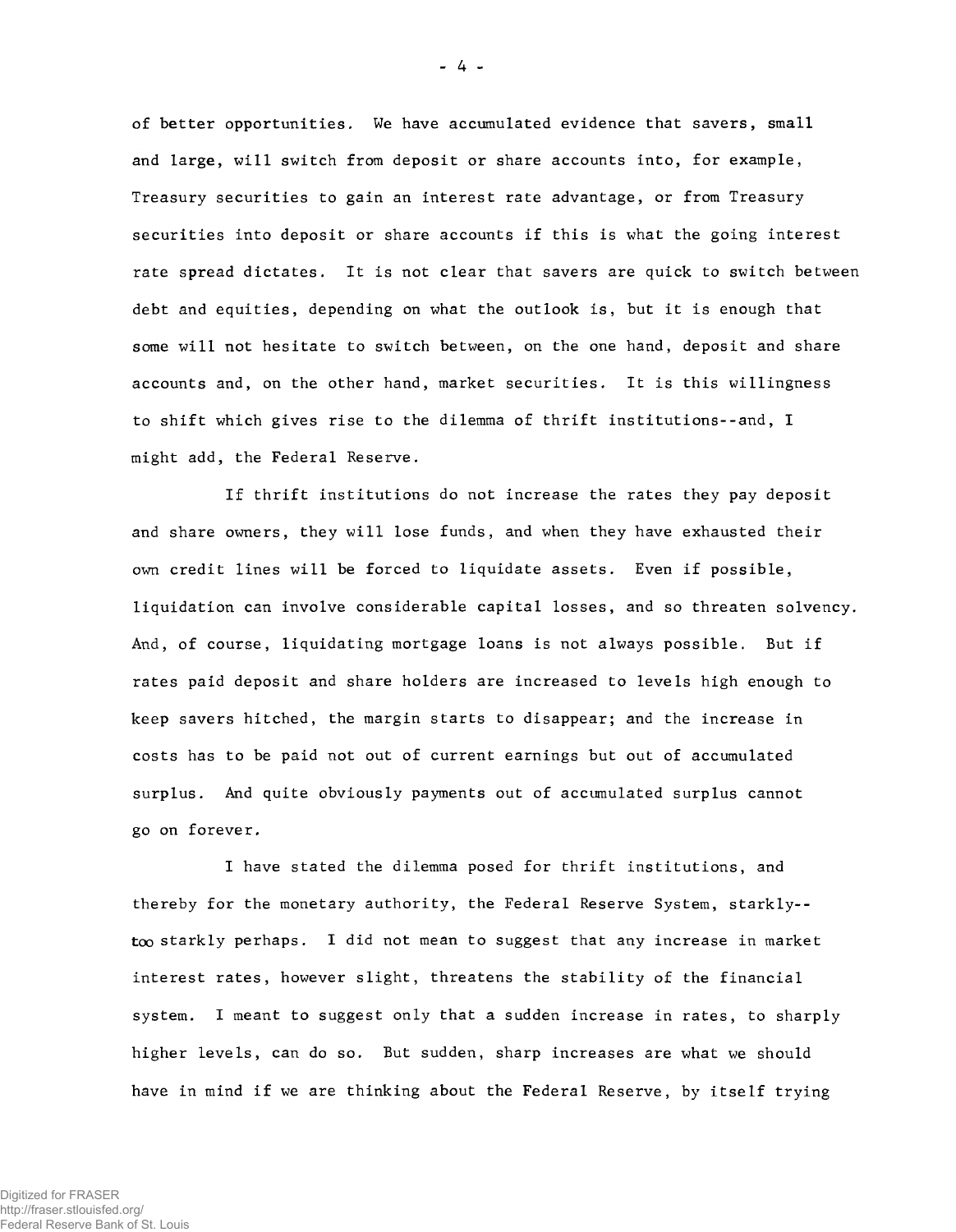to maintain price stability--or trying to offset, in a full-employment environment, a sharp increase in the federal government's deficit.

Nor did I have in mind that poor management of thrift institutions is ultimately the explanation for the Federal Reserve's inability to do all that is necessary to prevent inflation. No doubt some thrift institutions have been poorly managed. No doubt some have taken extreme risks to maintain impressive rates of growth. Poorly managed thrift institutions have, however, been the exception. But even among well-managed institutions, a sharp, sudden increase in market interest rates can pose an awkward dilemma. And as I have indicated, the Federal Reserve faces a dilemma too. A sharp, sudden increase in market interest rates may be necessary to restrain inflationary pressures. But an increase in rates, if sharp and sudden enough, can threaten the solvency of the financial sector.

Lest I be thought of as conjuring up unreal dilemmas, let me recall for you the experience of 1966. Over the first half of 1966, market interest rates were increased considerably, although less than was required to prevent a general increase in prices. Why less than was required? Because many thrift institutions lost considerable sums, and some were at the danger point. Losing funds as they were, they were hardly in a position to sustain the flow of mortgage loans, and as a result the construction industry nearly ground to a halt. My mother used to caution me about reminding people of unpleasant personal history by saying one never speaks of a halter in the house of one who's been hanged. The plight of the construction industry in 1966 is such a halter to this audience, I suspect. Let me say only that the collapse of the construction industry in 1966 shows the inequity of relying too much on monetary restraint, or alternatively too little on fiscal restraint. It is pretty much inevitable that the construction industry is

- 5 -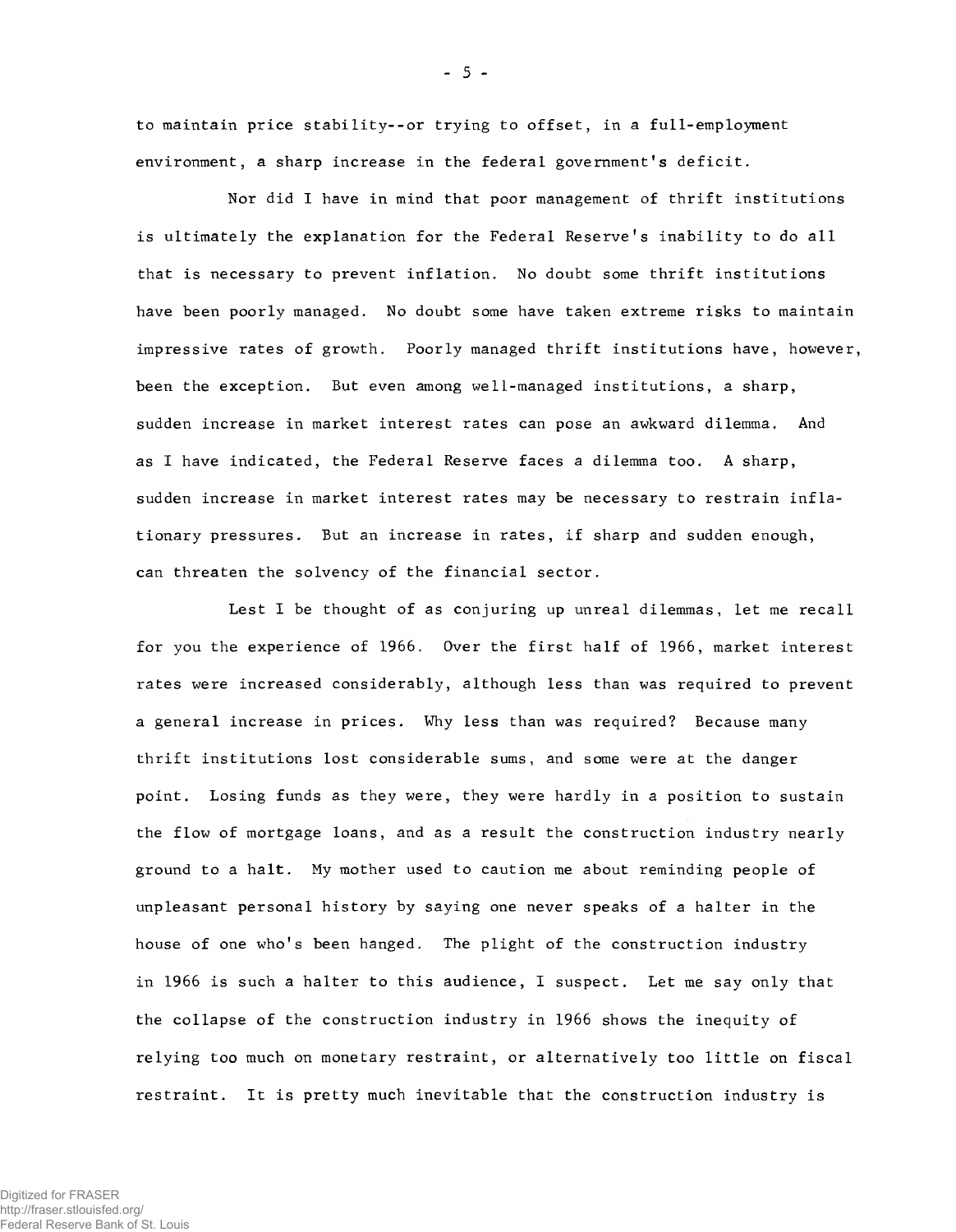going to suffer more, much more, under monetary restraint than, say, the shoe industry or even the automobile industry.

This is of course because of the close link between the construction industry and all institutional lenders, but especially the thrift institutions. It is axiomatic that if the principal suppliers of funds to an industry are in trouble so is the industry. And in trouble these fund suppliers were. As money market rates rose for bank CD's and for government and corporate bonds, savers took their money from S  $\&$  L's to the banks or to the market and by-passed the intermediate thrift institutions. This phenomenon was glorified with the title of "disintermediation," and the suffering of the patient was in direct proportion to the incomprehensibility of the name of the disease.

That there has not been anything like as much disintermediation so far in 1968 as there was in 1966, is partly because the Congress, spurred by developments of early 1966, passed a bill in September of that year which empowered regulatory agencies to set limits on rates paid by thrift institutions, and required that the Federal Reserve, the Federal Deposit Insurance Corporation and the Federal Home Loan Bank Board jointly determine what appropriate rate ceilings might be. The aim was to limit rate competition between commercial banks and thrift institutions at least. It was felt that in 1966 many share and deposit owners switched not only to market securities but to commercial bank deposits, and that this switch, made possible by an increase in the rates banks could pay for time money in December 1965, had itensified the problem of the construction industry.

Of late, then, thrift institutions have not had to contend with as much competition from commercial banks as they had to in 1966. As an aside, let me add here that commercial banks are better able to cope with

 $- 6 -$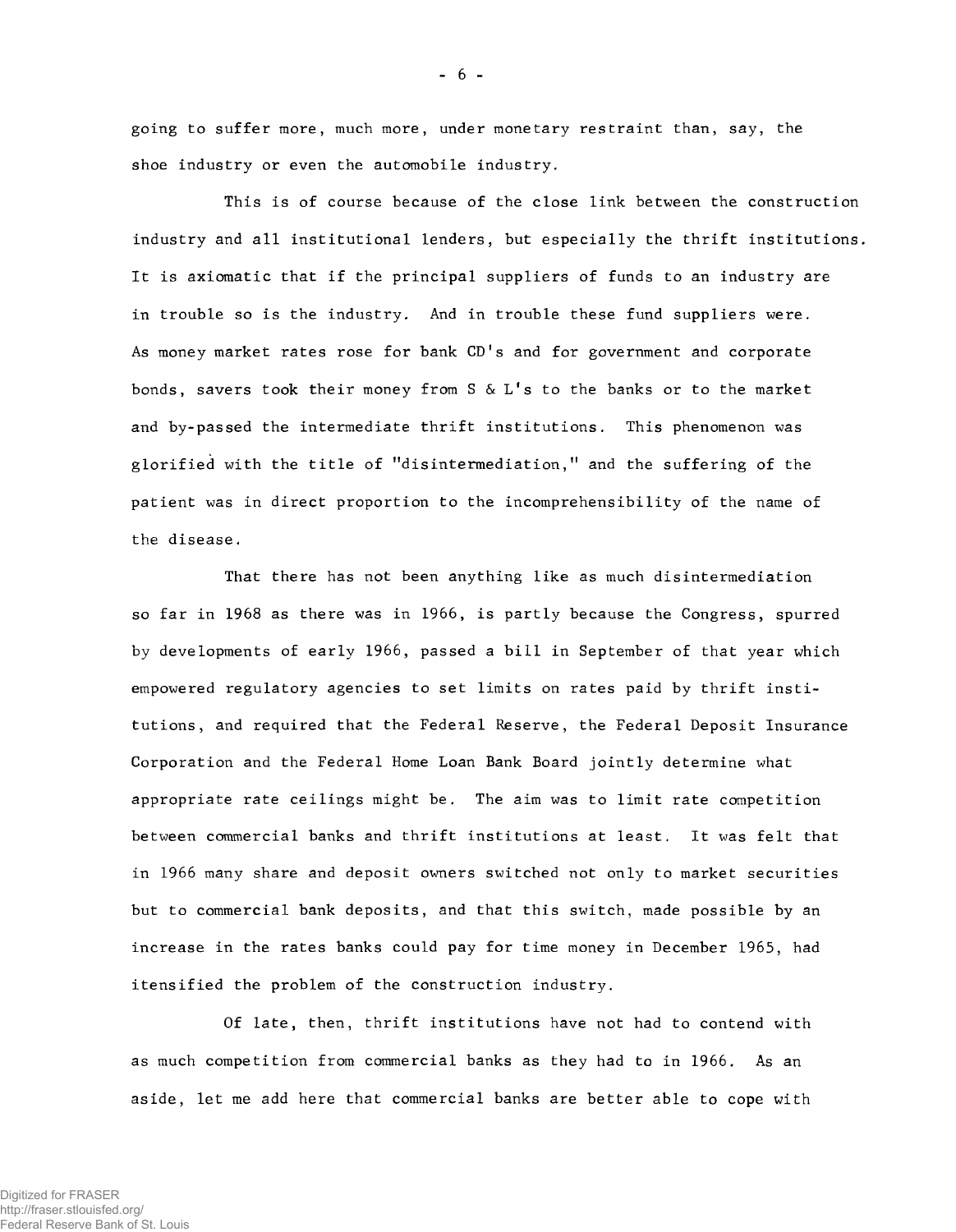sharp increases in market interest rates than are thrift institutions. And for the obvious reasons. Their loans are on average of shorter maturity. Also, their borrowing costs do not increase as much. They do not pay interest-directly at least--on demand deposits.

But when Congress passed the Interest Control Act, it did not solve the Federal Reserve\*s problem. If it insulated thrift institutions from commercial bank rate competition, it did not insulate either the thrift institutions or commercial banks from market rate competition. For banks too, however better able to compete with the bond market than the thrift institutions, must inevitably lose deposits to the market place when their rates fall behind. All along there has been a danger that savers would shift to market securities, as to some small extent they have. To date, there has not been a massive shift, but in good part because the Federal Reserve has not forced market interest rates way up above the maximum rates which can be paid by thrift institutions and commercial banks. It has been careful not to, even though inflationary pressures have continued strong.

I have outlined why, in my opinion, the country cannot rely on the Federal Reserve to keep the price level stable, or to prevent inflation, and why in the future it must rely more than in recent years it has on fiscal policy. But please understand me. I am not saying that the Federal Reserve cannot be relied upon at all. Indeed not. As the recent past clearly shows, it can help restrain inflationary pressures, and deflationary pressures too. There is a world of difference, however, between asking the Federal Reserve to help in the task of maintaining economic stability and asking it to shoulder the whole task by itself.

Let me also add here by way of qualification that time and change could make one unlearn this lesson I have learned. By changing lending and

 $-7 -$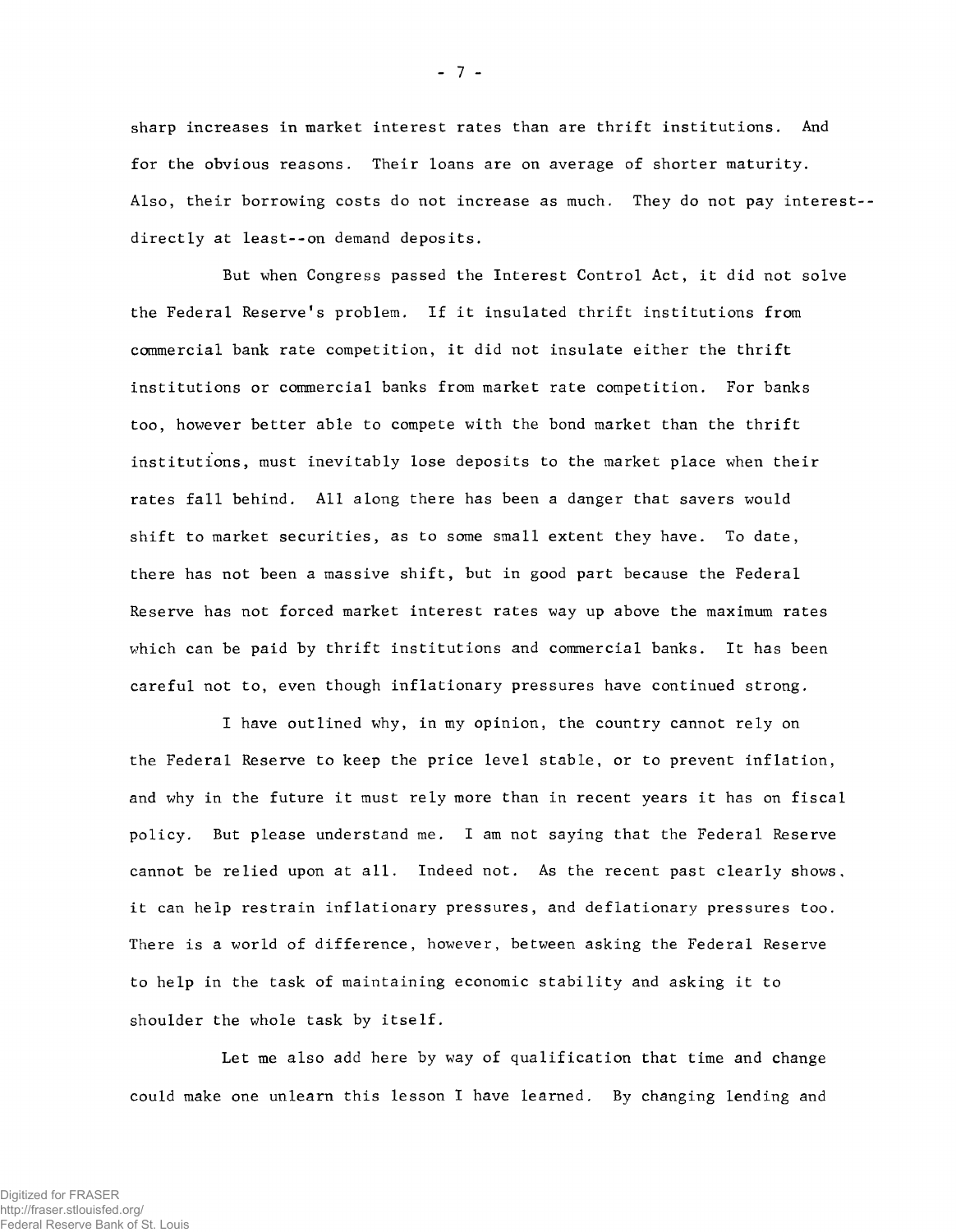borrowing practices, thrift institutions might to some extent insulate themselves from sharp, sudden increases in interest rates. There is the possibility certainly that they were caught, as it were, off guard in 1966, and they do seem even since then to have changed their practices somewhat. One can be hopeful, then, that in the wake of the experience of 1966 and to a lesser extent 1968 the thrift institutions will change somewhat, that they will shorten the average maturity of their asset portfolios, maintain stronger liquidity positions, and diversify somewhat their liabilities. To the extent that they do, the monetary authority will gain freedom of maneuver.

But only with a national fiscal policy geared to the necessities of the economy can we avoid the lurching, wrenching impact of excessive reliance on monetary policy. Not the least of the benefits of the tax bill just passed has been the easing of the money markets--not much to be sure on the long end, but the 20 or so basis points off the short government market is an encouraging sign.

It might be thought that Federal Reserve speakers and writers of market letters will be at a loss for subjects now that Congress has finally reacted. However desirable you or I might regard this, there is no hope for us. During these last three years, central bankers of the free world have been forced into the realization that no major industrial nation of the west can pursue its own monetary and fiscal ends oblivious of the impact they may have on others; or, conversely, in ignorance of the impact monetary and economic policies of other countries will have on it. Out of this realization has come patterns of cooperation that made it possible for the international monetary system to survive--so far--British crises, devaluation of the pound, disintegration of the London gold pool, the current French crisis, and of course our own intractable balance of payments deficit.

- 8 -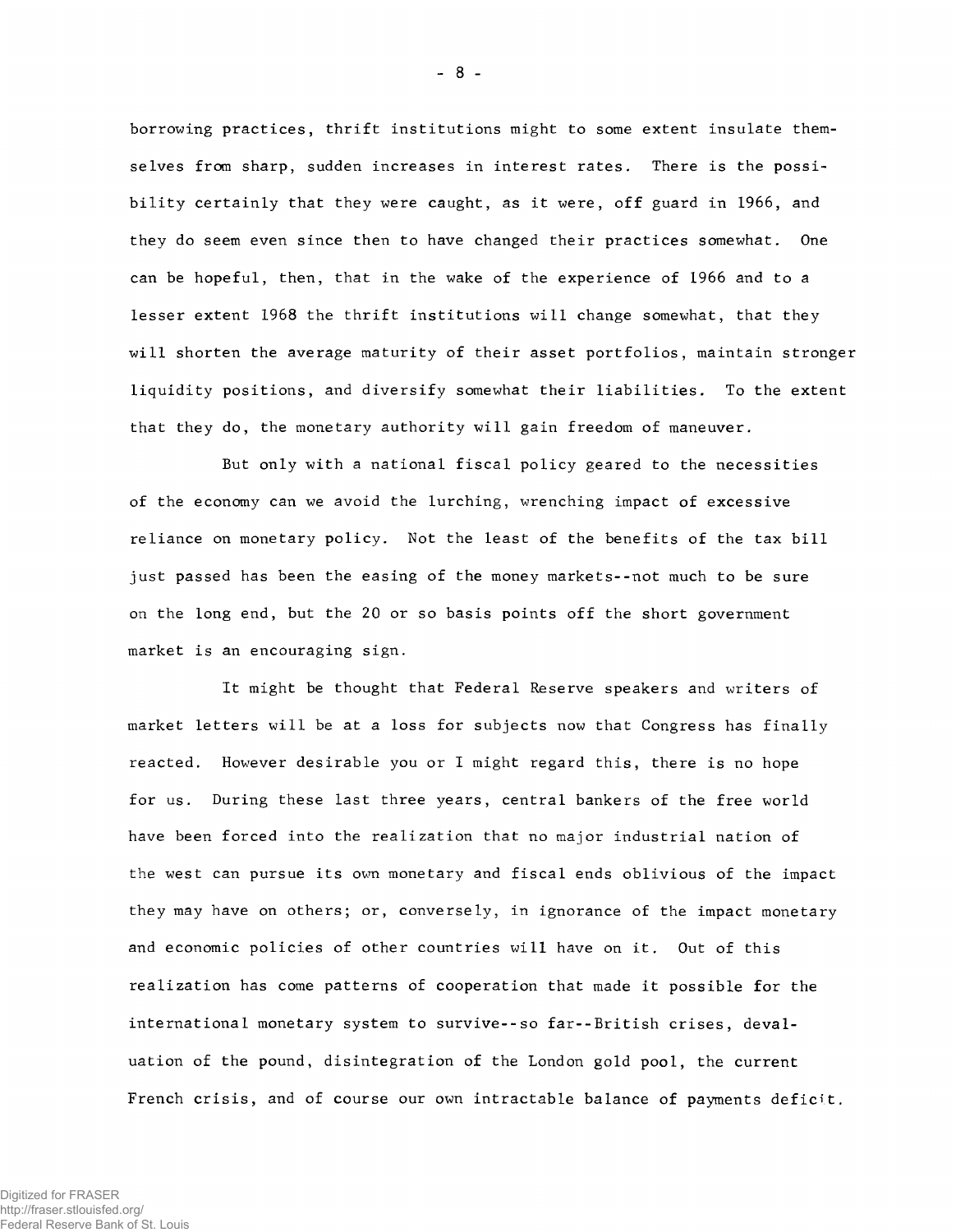I have spoken of the threat posed by sharp, sudden increases in interest rates. I would not want to leave you with the impression that, out of fear, the Federal Reserve is henceforth going to work toward maintaining roughly constant interest rates. The truth is it cannot, for over the postwar period the U.S. has become the dominant international lender and banker. To put the point differently, the U.S. balance of payments and U.S. official reserves of gold and foreign exchange are importantly affected by the spread between U.S. interest rates and rates in the rest of the world. And what this means is that, to some extent *anyway,* U.S. rates have to be changed when rates in other important countries are changed. This would not be so bad were it not for the inclination of some governments, particularly in Europe, to rely greatly on monetary restraint, or for the inclination of some governments to increase interest rates to check inflationary pressures.

Looking ahead, then, you should not expect even roughly constant interest rates in the U.S. U.S. Monetary policy will have to be changed as monetary policies in other countries are changed. And to repeat what I said before, monetary policy has an important role to play in promoting economic stability. But to repeat my major point, which is a point made by the record of the past few years, it is no good hoping that monetary policy can substitute for an appropriate fiscal policy. Which is why the Federal Reserve has all along supported the President's call for a surcharge and why in the future it will continue to urge an appropriate fiscal policy.

For in the delicate balancing of domestic and international economic pressures, the job of the Federal Reserve will be made easier, and more importantly, less likely disruptive of highly vulnerable industries like yours, if major shifts in the direction of the domestic U.S. economy are accomplished by tax and spending changes of our government--that is to

- 9 -